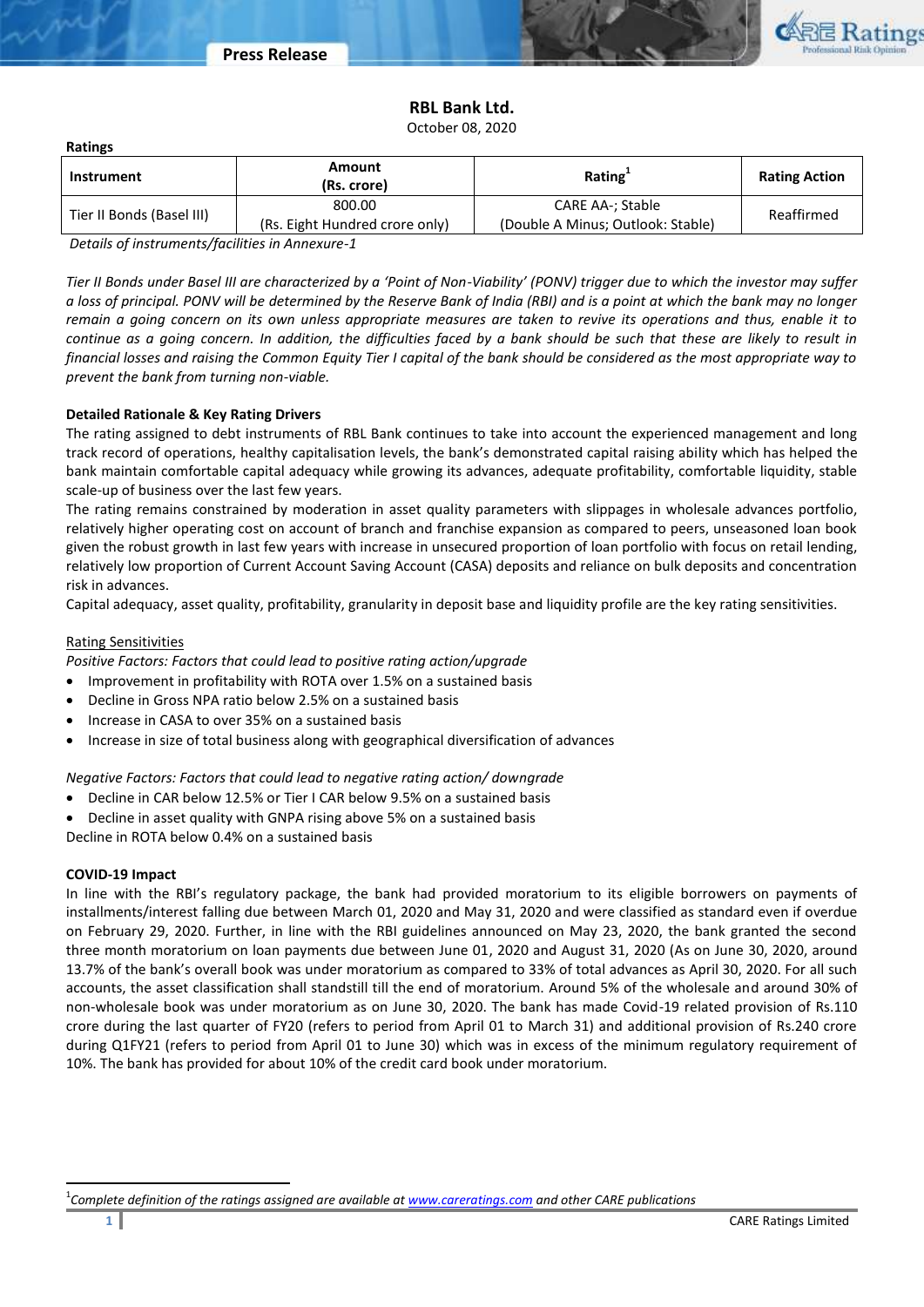

# **Detailed description of the key rating drivers**

#### **Key Rating Strengths**

### *Experienced management and long track record*

RBL Bank (erstwhile Ratnakar Bank Limited) was incorporated as in 1943 in Kolhapur (Maharashtra) and was accorded scheduled commercial bank status in the year 1959. It has been in operation for more than 70 years in the areas of Maharashtra and Karnataka. In FY11 (refers to period from April 01 to March 31), the bank underwent radical transformation in FY11 with the management team being revamped with experienced professionals occupying key managerial positions. Mr. Vishwavir Ahuja was appointed as the Managing Director & Chief Executive Officer (MD & CEO) w.e.f. July 2010. Mr. Ahuja is a veteran in the banking industry with close to 38 years of experience. He is ex MD & CEO of Bank of America (Indian subcontinent). The bank has put in place an experienced management team to head various functions. The Board of Directors of the bank is headed by Mr. Prakash Chandra (Non-Executive Part Time Chairman) who has served 38 years as an Indian Revenue Officer at the Indian Revenue Service (IRS) in the Government of India and is now an Advocate and a member of the High Court and Supreme Court Bar Associations. He has also been an advisor to the Union Public Service Commission and Department of Personnel Government of India. Mr. Rajeev Ahuja, Executive Director, has 34 years of experience in the financial services industry and prior to joining RBL Bank was heading the investor sales business (South Asia) with Citigroup, India. He also has experience with the capital markets and investment banking divisions of Deutsche Bank in Asia.

# *Stable scale-up of business with increase in franchise*

Subsequent to takeover by the new management, the bank has seen stable growth in business and has improved the franchise over the last few years. The bank's total business (advances + deposits) has grown at a CAGR of 45.57% from Rs.3,947 crore in FY11 to Rs.115,831 crore by the end of March 2020 and further to Rs.118,419 crore as on June 30, 2020. The bank has also scaled up its CASA base in the last five years from around 18.50% as on March 31, 2015 to 30.07% as on June 30, 2020. In FY20, the bank's advance growth rate dropped to 6.83% as the bank continues to de-grow its nonwholesale book and to focus on retail segment. Further, the bank has increased its franchise with a branch network of 392 branches (own) and 1,221 business correspondents (BC) branches with a customer base of over 8.44 million as on June 30, 2020.

# *Comfortable capital adequacy and demonstrated capital raising ability*

The bank has demonstrated strong capital raising ability over the years which has helped the bank maintain comfortable capitalization levels despite the strong growth over the years. The bank raised Rs.2,701 crore of equity capital by way of QIP and preferential allotment to marque investors. As a result, the bank reported capital adequacy ratio (CAR) of 16.45% (PY: 13.46%) with Tier I CAR (comprising entirely of Common Equity Tier I; CET I) of 15.33% (PY: 12.10%) as on March 31, 2020. The bank reported CAR of 16.40% with Tier I CAR (entirely CET I) of 15.20% as on June 30, 2020. The bank has recently announced an equity capital raise of Rs.1,566 crore by way of preferential allotment of shares, which will take the total CAR to 18.60% and Tier I CAR to 17.40% (based on June 30, 2020 results).

# *Adequate profitability*

During FY20, the bank's total income grew 34.63% to Rs.10,425 crore from Rs.7,743 crore for FY19, supported by a growth of 35.13% in interest income owing to a improved yield on advances. Non-interest income recorded a growth of 32.44% in FY20, primary on account of growth in fee income. The bank's NIM improved to 4.30% [P.Y.: 3.58%] owing to the growth in interest income coupled with continued pass-through of MCLR increases and changing mix in favor of non-wholesale businesses. The bank's pre-provision operation profit (PPOP) of Rs.2,752 crore during FY20 as compared to Rs.1,940 crore during FY19. Provisions increased steeply in FY20, majorly driven by slippages in the corporate book. The bank reported Profit After Tax (PAT) of Rs.506 crore in FY20 against PAT of Rs.866 crore in FY19. As a result, the bank's Return on Total Assets (ROTA) declined to 0.60% [P.Y.: 1.22%] in FY20. In Q1FY21 , the bank reported PAT of Rs.141 crore on a total income of Rs.2,568 crore as compared to PAT of Rs.267 crore on total income of Rs.2,504 crore. During Q1FY21, profitability of the bank was impacted on account of higher provisioning (including provisions for Covid-19).

### **Key Rating Weaknesses**

# *Moderate funding profile, relatively lower CASA proportion and concentration in deposits*

The bank's total deposits saw de-growth to Rs.57,812 crore as on March 31, 2020 from Rs.58,394 crore as on March 31, 2019. The growth in deposits was impacted the last quarter of FY20 as the bank's total deposits stood at Rs.62,907 crore as on December 31, 2019. The bank's CASA deposits increased by 17.34% to Rs.17,116 crore as on March 31, 2020 from Rs.14,587 crore as on March 31, 2019; albeit, the proportion of CASA deposits remained lower compared to peer banks at 29.61% (P.Y.: 24.98%). The average cost of deposits (based on year-end figures) increased to 6.90% for FY20 as compared to 6.34% for FY19. The cost of deposits decreased to 6.27 % in Q1FY21. The bank's deposits increased to Rs.61,736 crore as on June 30, 2020, and the bank's CASA proportion stood at 30.07% as on June 30, 2020. The deposit base is also fairly concentrated on account of higher reliance on bulk deposits, with top twenty depositors accounting for 18.83% of total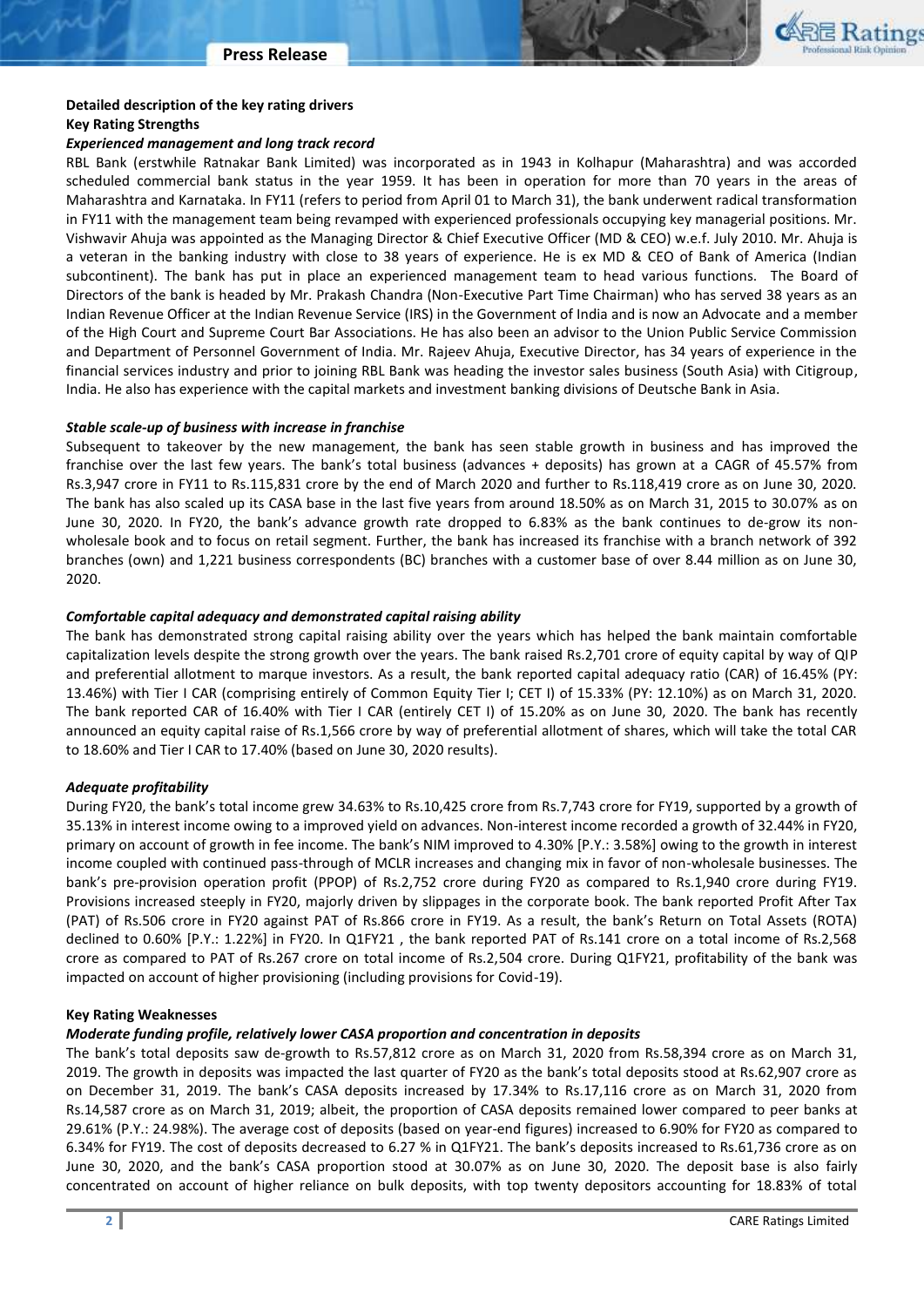

### *High operating cost*

The bank's operating cost, albeit on a decline, is higher in comparison to its peers, which is reflected by the high cost to income ratio of 50.33% [P.Y.: 51.28%] as the bank is in a growing phase. The cost to income ratio of the bank further improved to 49.83% in Q1FY21 on account of lower disbursement in loans.

### *Moderate asset quality indicators*

RBL's total advances growth moderated to 6.83% y-o-y and stood at Rs.58,019 crore as on March 31, 2020, largely driven by growth in the bank's Non-Wholesale loans segment. Non-Wholesale Assets grew by 35.07% to Rs.32,525 crore as on March 31, 2020, while Wholesale Assets recorded a de-growth of 15.66% y-o-y and stood at Rs.25,494 crore as on March 31, 2020. Within the Non-Wholesale segment, Retail Assets recorded a growth of 40.77% y-o-y to Rs.23,181 crore as on March 31, 2020, majorly driven by growth of 98.92% in the bank's Credit Card portfolio. Non-wholesale loans constitute 56.06% (P.Y.: 44.34%) of Total Net Advances as compared, while Wholesale loans constitute the balance 43.94% as on March 31, 2020.

Asset quality of the bank deteriorated with Gross NPA (%) and Net NPA (%) at 3.62% [P.Y.: 1.38%] and 2.05% [P.Y.: 0.69%], respectively as on March 31, 2020. The bank's Net NPA to net worth stood at 11.54% [P.Y: 5.08%]. In absolute terms, Gross NPA increased by 183.13% to Rs.2,137 crore as on March 31, 2020 from Rs.755 crore as on March 31, 2019. The increase in Gross NPA was largely driven by increase in NPA in its corporate asset book due to stress in 4-5 legacy corporate accounts which contributed Rs.1,800 crore of slippages.

As on June 30, 2020, RBL reported Gross NPA Ratio of 3.45%, Net NPA Ratio of 1.65% and Net NPA to Networth ratio of 8.94%.

The bank reported slippage ratio of 6.19% as on March 31, 2020 as compared to 1.76% as on March 31, 2019 largely driven by slippages in the corporate loan book and card's portfolio. The bank saw a rise in 'BB and below' rated borrowers from 5.7% of the portfolio as on March 31, 2019 to 6.5% as on March 31, 2020 and further to 7.50% as on June 30, 2020 on account of shrinkage in wholesale exposures while the absolute values were stable/reduced.

### *Relatively unseasoned retail advances book*

In FY20, loan book of the bank grew at a modest pace of 6.83% over March 2019 levels. The bank's advances have grown at a CAGR of 28.58% from the end of FY16 to FY20. In FY20, the non-wholesale businesses grew at 35%. Within the non-wholesale book, retail assets grew by 40% while the Development Banking & Financial Inclusion book grew by 23%. In Q1FY21, the bank's loan book de-grew by 2.3% over March 2020 levels due to low fresh disbursements in the quarter. Due to the rapid pace of growth, the loan book is relatively unseasoned and has to see the test of times.

#### *Concentration risk; albeit improving*

The concentration in advances has been reducing over the years with top 20 individual advances constituting around 10.15% of total advances as on June 30, 2020 as compared to around 15.09% as on June 30, 2019 while the top 20 group exposures constituting around 17.39% of total advances as on June 30, 2020 as compared to around 20.5% as on June 30, 2019. As part of the bank's strategy of geographical diversification, the bank's business in the micro-banking space is spread across 21 states with no single state contributing more than 15% of advances book.

#### **Liquidity: Strong**

As per the asset liability maturity (ALM) profile as on June 30, 2020 the bank does not face negative cumulative mismatches in any time bucket upto 1 year. 63% of deposits mature till the one year time bracket and as compared to that only 52% of advances get repaid. The bank has a surplus liquidity of Rs.13,658 crore as on July 24, 2020. The average LCR of the bank as on June 30, 2020 was 163.93%. Further the bank has access to LAF and MSF facility in case of any liquidity requirements.

### **Analytical approach:** Standalone

**Applicable Criteria** [Criteria on assigning Outlook and Creditwatch to Credit Ratings](http://www.careratings.com/upload/NewsFiles/GetRated/Outlook%20Criteria.pdf) [CARE Policy on Default Recognition](http://www.careratings.com/pdf/resources/CAREPolicyonDefaultRecognition.pdf) [CARE's Rating Methodology For Banks](http://www.careratings.com/upload/NewsFiles/GetRated/RatingMethodology-Banks27June2017.pdf) Bank - [Rating framework for Basel III instruments \(Tier I & Tier II\)](http://www.careratings.com/upload/NewsFiles/GetRated/Rating%20framework%20for%20Basel%20III%20instruments%20(Tier%20I%20&%20Tier%20II)%20-.pdf) [Financial ratios -](http://www.careratings.com/pdf/resources/Ratios%20-%20Financial%20Sector.pdf) Financial Sector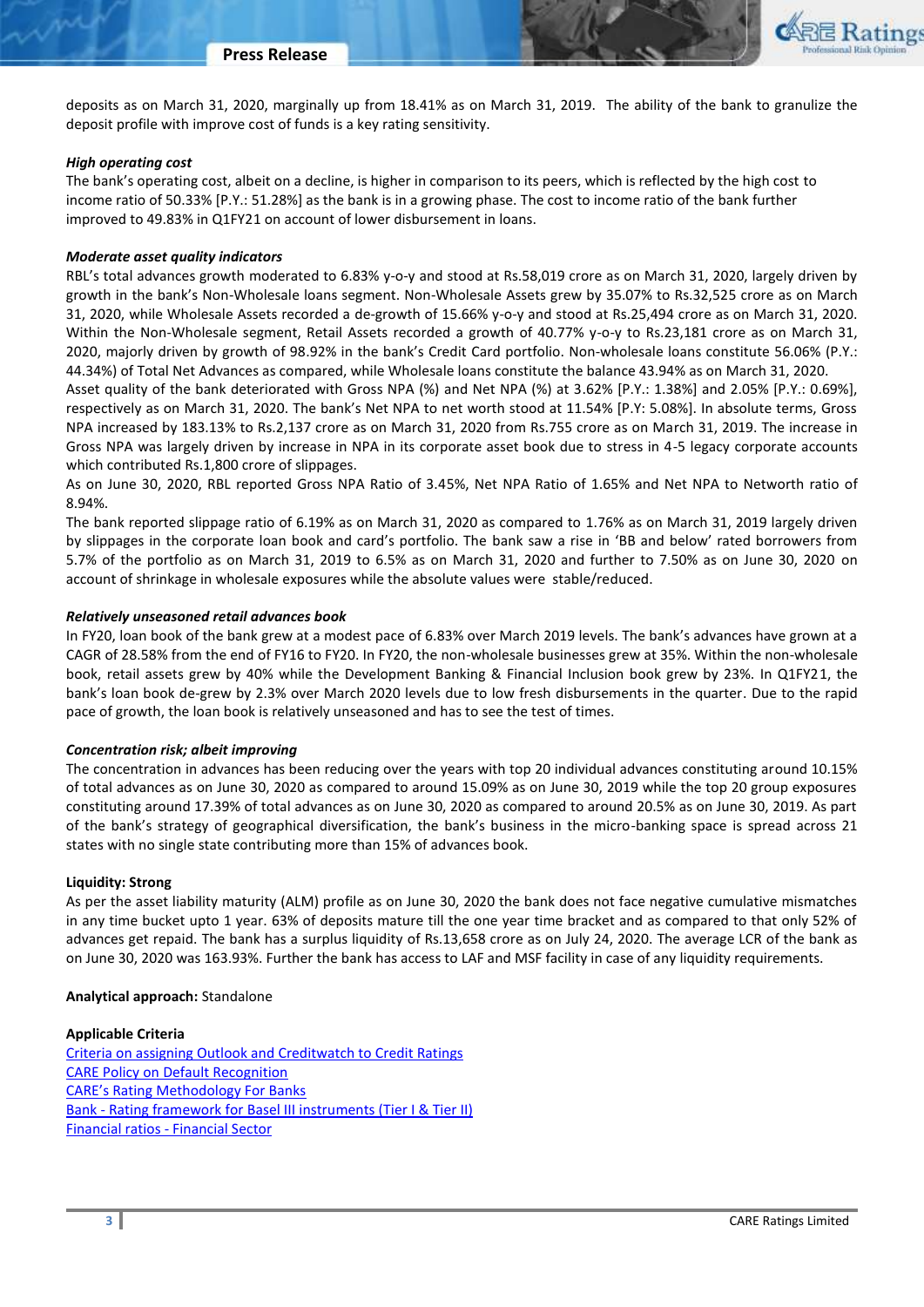#### **Press Release**



### **About the Bank**

RBL Bank Limited is a Kolhapur-based small sized private sector bank which was incorporated in 1943 by Shri Babgonda Patil, an advocate from Sangli and Shri Gangaram Chougule, a merchant from Kolhapur. The bank gained the status of a scheduled commercial bank in 1959. In FY11, the bank underwent a radical transformation in areas like ownership, management and organization structure. Mr. Vishwavir Ahuja, ex-CEO of Bank of America for Indian sub-continent, took over as MD and CEO of RBL in June 2010. In FY11, the shareholding structure underwent a change with capital infusion of Rs.727 crore from a host of private equity funds. There has been regular capital infusion in the bank to fund its growth in the last five years. Further Bank also raised capital of Rs.832.5 crore through the issue of fresh equity shares through its IPO in August 2016. In August 2017, the Bank raised equity capital of Rs. 1,680 crore through issue of equity shares on preferential basis to a set of marquee investors. In FY20, the bank further raised equity capital of Rs.2,701 crore through a private placement with a set of marquee investors. As on March 31, 2020, the Bank had a network of 386 branches and 389 ATMs in the country.

| <b>Brief Financials (Rs. crore)</b> | <b>FY19 (A)</b> | <b>FY20 (A)</b> |
|-------------------------------------|-----------------|-----------------|
| Total income                        | 7,743           | 10,425          |
| PAT                                 | 867             | 506             |
| <b>Total Assets</b>                 | 80,148          | 88,701          |
| Net NPA (%)                         | 0.69            | 2.05            |
| ROTA (%)                            | 1.22            | 0.60            |

*A: Audited*

**Status of non-cooperation with previous CRA:** Not Applicable

**Any other information:** Not Applicable

**Rating History for last three years:** Please refer Annexure-2

# **Complexity level of various instruments rated for this company**: Annexure 3

### **Annexure-1: Details of Instruments/Facilities**

| Name of the<br><b>Instrument</b>     | <b>ISIN</b> | Date of<br><b>Issuance</b> | Coupon<br>Rate           | <b>Maturity</b><br>Date | Size of the<br><b>Issue</b><br>(Rs. crore) | <b>Rating assigned</b><br>along with Rating<br><b>Outlook</b> |
|--------------------------------------|-------------|----------------------------|--------------------------|-------------------------|--------------------------------------------|---------------------------------------------------------------|
| Tier II Bonds Basel III-<br>Proposed |             |                            | $\overline{\phantom{a}}$ |                         | 800.00                                     | AA-; Stable                                                   |

#### **Annexure-2: Rating History of last three years**

| Sr. No. | Name of the Instrument | <b>Current Ratings</b> |             | <b>Rating history</b> |             |              |                |               |
|---------|------------------------|------------------------|-------------|-----------------------|-------------|--------------|----------------|---------------|
|         |                        | Type                   | Amount      | Rating                | Date(s) &   | Date(s) $8$  | Date(s) $8$    | Date(s) &     |
|         |                        |                        | Outstanding |                       | Rating(s)   | Rating(s)    | Rating(s)      | Rating(s)     |
|         |                        |                        | (Rs. crore) |                       | assigned in | assigned in  | assigned in    | assigned in   |
|         |                        |                        |             |                       | 2020-2021   | 2019-2020    | 2018-2019      | 2017-2018     |
| 1.      | Bonds-Tier II Bonds    | LT                     | 800.00      | CARE AA-;             |             | 1) CARE AA-; | $1)$ CARE AA-; | $1$ CARE AA-: |
|         |                        |                        |             | Stable                |             | Stable       | Stable         | <b>Stable</b> |
|         |                        |                        |             |                       |             | (09-Oct-19)  | (08-Oct-18)    | $(05-Oct-17)$ |
|         |                        |                        |             |                       |             |              |                | 2) CARE AA-;  |
|         |                        |                        |             |                       |             |              |                | Stable        |
|         |                        |                        |             |                       |             |              |                | $(11-Apr-17)$ |

### **Annexure 3: Complexity level of various instruments rated for the bank**

| Sr. No.       | Name of instrument           | <b>Complexity level</b> |
|---------------|------------------------------|-------------------------|
| <u>. на т</u> | Tier In<br>Bonds (Basel III) | Complex                 |

*Note on complexity levels of the rated instrument: CARE has classified instruments rated by it on the basis of complexity. This classification is available at www.careratings.com. Investors/market intermediaries/regulators or others are welcome to write to care@careratings.com for any clarifications.*